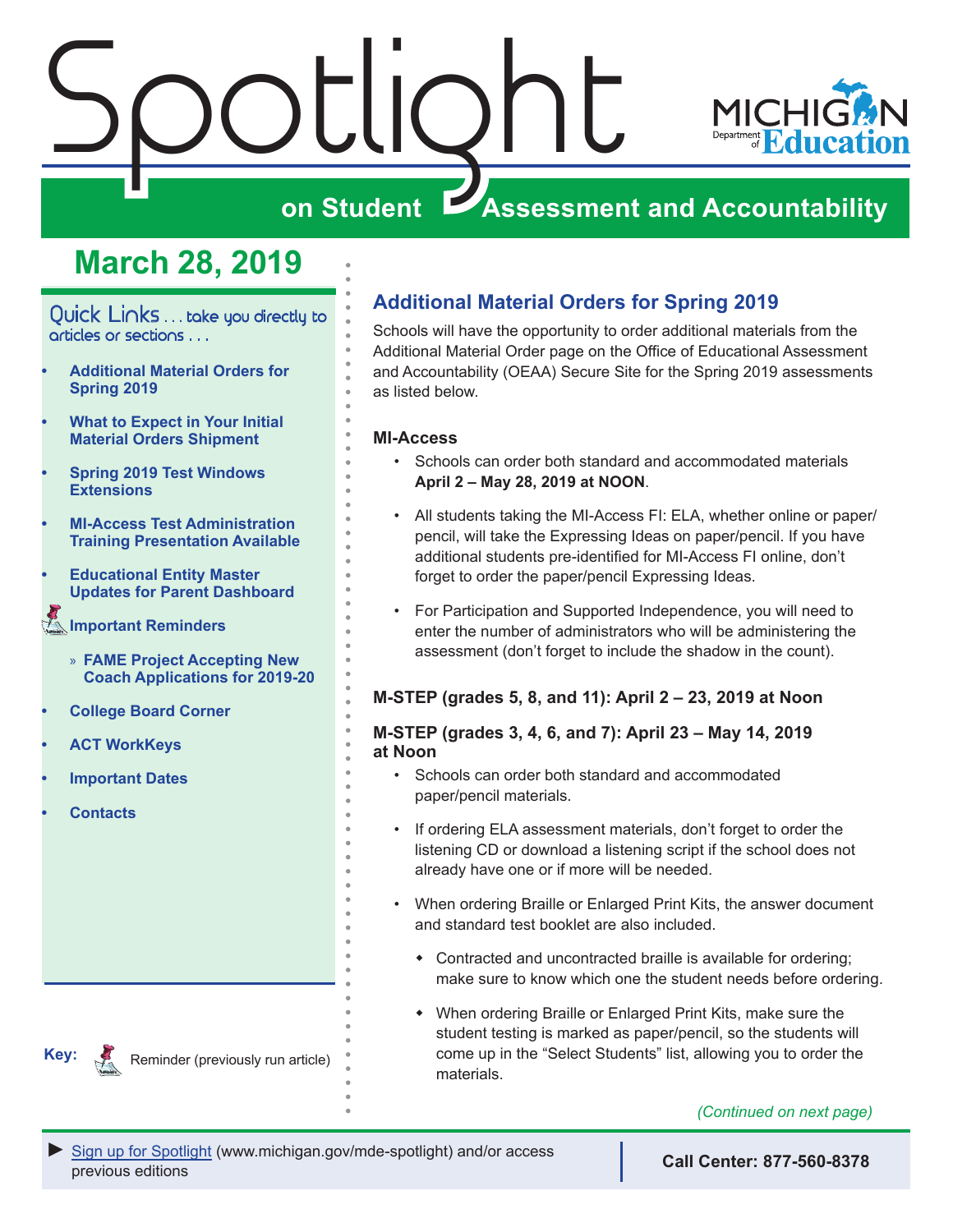- <span id="page-1-0"></span>• Answer documents are not automatically included when test booklets are ordered (unless part of an accommdated kit). Be sure to order one for each test booklet, if needed.
- Glossary Reference Sheets in many different languages are available to download and print from the Additional Material Orders page.
- If you are testing all students online, no paper/pencil materials need to be ordered.

When your initial materials arrive, make sure to check for your FedEx Airbill, Scorable Return Label, and Special Handling Envelope to return paper/pencil materials. Don't wait until it's time to return the testing materials. Return materials can be ordered during the additional material orders window if needed.

Directions for the [Additional Material Orders](https://www.michigan.gov/documents/mde/additional_material_order_quick_reference_554554_7.pdf) page for the OEAA Secure Site can be found on the [Secure Site Training](http://www.michigan.gov/securesitetraining)  [web page](http://www.michigan.gov/securesitetraining) (www.michigan.gov/securesitetraining).

## **What to Expect in Your Initial Material Orders Shipment**

### **M-STEP**

**Schools testing online will receive:**

- **Online Test Administration Directions** one for every 15 students pre-identified for testing in each grade (also available to download from the [M-STEP web page\)](www.michigan.gov/mstep)
- **OEAA Security Compliance Forms** minimum of two per grade with pre-identified students; one per 50 students pre-identified (also available to download from the [M-STEP web page](www.michigan.gov/mstep))
- **Graph Paper** if the school has students pre-identified for testing in grades 6 or 7, one per student (also available to download from the [M-STEP web page\)](www.michigan.gov/mstep)
- **Return Kit** return materials are included for online schools in case the school submits orders for paper/ pencil materials during the Additional Material Orders window; there may not be materials to return for schools testing online
	- $\bullet$  Instructions for Materials Return one per test window
	- $\bullet$  FedEx Air bills one per test window
	- $\bullet$  Special Handling Envelope one per test window

Schools who have pre-identified a small number of students for paper/pencil testing as an accommodation will receive the online testing materials, plus:

- **Test Booklets** one per student according to pre-identification
- **Answer Documents**  one per student according to pre-identification
- **Pre-ID Labels** one per student according to pre-identification
- **Paper/Pencil Test Administration Directions** one for every 20 students pre-identified for testing in each grade, minimum of two (also available to download from the [M-STEP web page](www.michigan.gov/mstep))

### **Schools testing paper/pencil will receive:**

- **Test Booklets** one per student according to pre-identification
- **Answer Documents** one per student according to pre-identification
- **Pre-ID Labels** one per content area for each student according to pre-identification
- **Blank Labels** two sheets per school
- **Paper/Pencil Test Administration Directions** one for every 20 students pre-identified for testing in each grade (also available to download from the [M-STEP web page\)](www.michigan.gov/mstep).

#### *(Continued on next page)*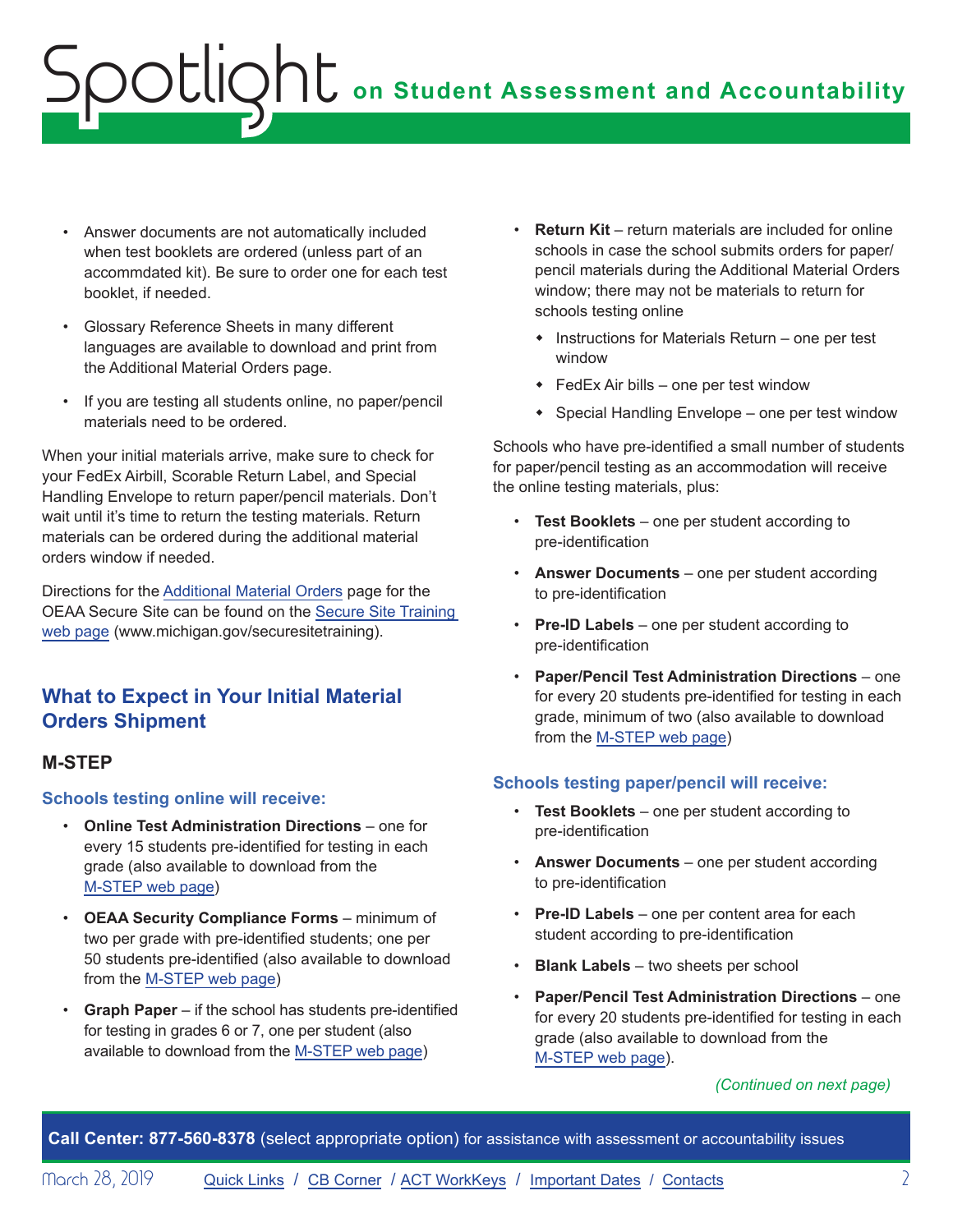- **OEAA Security Compliance Forms** minimum of two per grade with pre-identified students; one per 50 students pre-identified (also available to download from the [M-STEP web page](www.michigan.gov/mstep))
- **Graph Paper** if the school has students pre-identified for testing in grades 6 or 7, one per student (also available to download from the [M-STEP web page\)](www.michigan.gov/mstep)
- **Return Kit**
	- Return Kit Cover Letter
	- $\bullet$  Instructions for Materials Return one per test window
	- $\bullet$  FedEx Air bills one per test window
	- $\bullet$  Special Handling Envelope one per test window

Schools that have submitted orders for accommodated materials will receive those materials in the Initial Order shipment.

The M-STEP Test Administration Manual (TAM) is not printed or shipped to schools. The TAM is available on the [M-STEP web page](www.michigan.gov/mstep) (www.michigan.gov/mstep). Schools can view the TAM online or print a copy from the website.

### **MI-Access**

### **Schools testing online with Functional Independence (FI) will receive:**

- **OEAA Security Compliance Forms**
- **Note:** There are no paper versions of online Test Directions. Test Directions are embedded in the test and will automatically read to student via Text to Speech.
- **FI: ELA Expressing Ideas (EI) Assessment Booklet** – All students assessed with ELA, regardless of testing mode, must complete the EI assessment using the paper/pencil version. (All students pre-identified for ELA will receive a booklet and answer document).
- **Return Kit**
	- **\*** Return Kit Cover Letter
- **\*** Instructions for Materials Return
- $\leftarrow$  FedEx Air Bills
- Special Handling Envelope (green)
- Yellow Material Return Label
- **Gold Divider Sheet**

### **Schools testing paper/pencil will receive:**

- **OEAA Security Compliance Forms**
- **Student Test Booklets for FI**
- **Answer Documents for FI only** P/SI utilize an online answer document for student response entries
- **Assessment Administrator Booklet** for Participation and Supported Independence (P/SI)
- **Student Picture Cards** (P/SI)
- **Scoring Documents** (P/SI only) used during test observations to record student responses
- **Listening Scripts** (FI: ELA students only)
- **Accommodated versions of the test** (FI only) these are based on specific orders made by the school/district
- **Pre-ID Labels** One per student, plus a supply of blank labels
- **Note:** The test directions are located in the Test Administration Manual found on the [MI-Access web](http://www.michigan.gov/mi-access)  [page](http://www.michigan.gov/mi-access) (www.michigan.gov/mi-access)
- **Return Kit**
	- Return Kit Cover Letter
	- $\bullet$  Instructions for Materials Return
	- $\leftarrow$  FedEx Air Bills
	- Special Handling Envelope (green)
	- ◆ Yellow Material Return Label
	- **Gold Divider Sheet**

### *(Continued on next page)*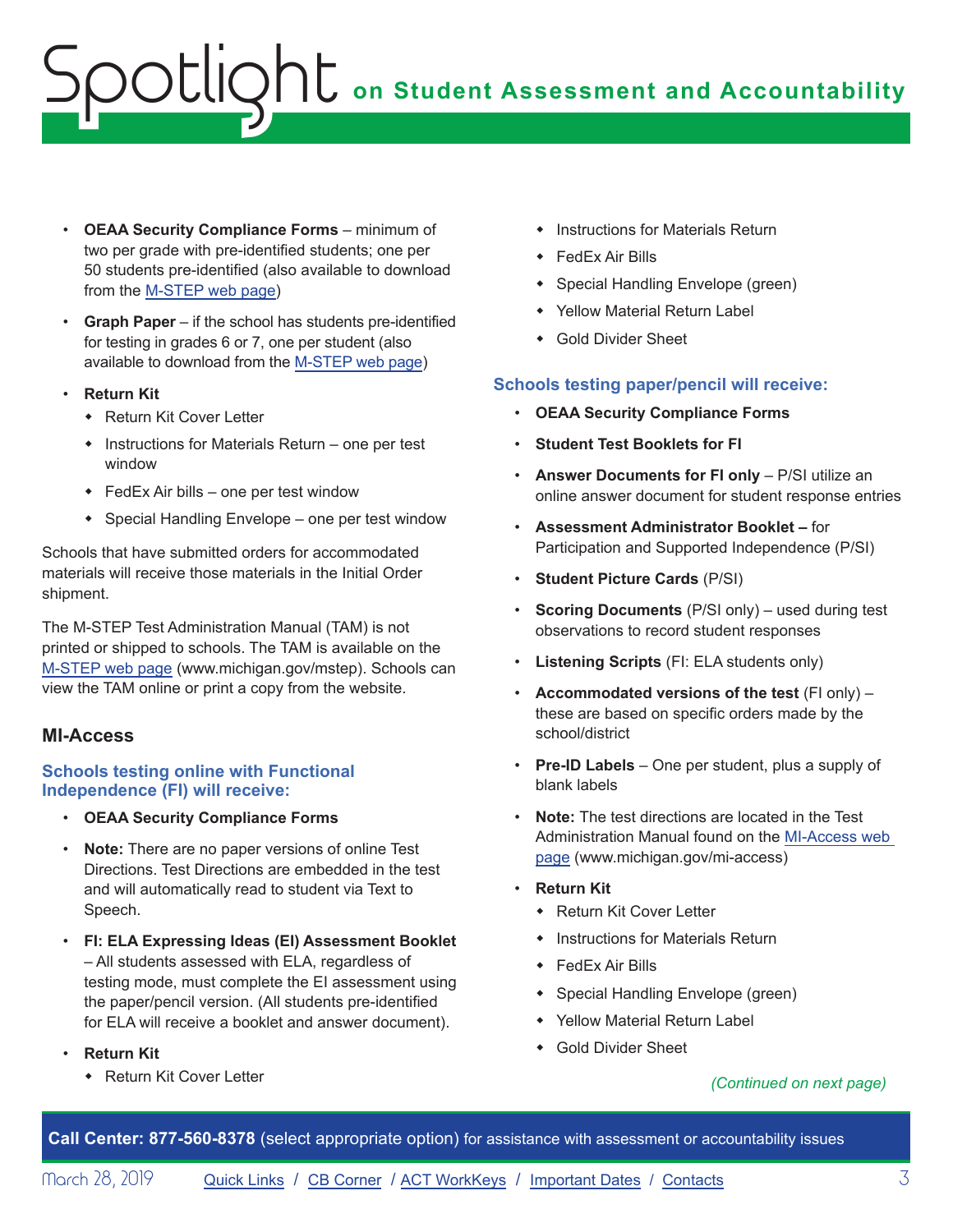<span id="page-3-0"></span>The Test Administration Manuals are available electronically for FI and P/SI on the [MI-Access web page](http://www.michigan.gov/mi-access) (www.michigan. gov/mi-access). No paper versions will be printed or included with the testing materials.

# **Spring 2019 Test Windows Extensions**

Last week's [March 21 Spotlight](https://www.michigan.gov/documents/mde/Spotlight_3-21-19_650049_7.pdf) announced extensions to several Spring 2019 test windows. As you finalize your plans for testing that starts on **Monday, April 8, 2019**, here is a reminder of what has changed and what has not changed.

### **What has changed:**

- The first online M-STEP test window (grades 5, 8, 11) has been extended by one week. The updated window is open from **Monday, April 8, 2019** to **Friday May 10, 2019**.
- The second online M-STEP test window (grades 3, 4, 6, 7) has been extended by one week. The updated window is open from **Monday, April 29, 2019** to **Friday, May 31, 2019**.
- The MI-Access test window (all grades, and all test types: Functional Independence, Supported Independence, and Participation) has been extended by one week. The updated window runs from **Monday, April 8, 2019** to **Friday May 31, 2019**.
- The Early Literacy and Mathematics Benchmark test window (grades K, 1, 2) has been extended by one week. The updated window runs from **Monday, April 8, 2019** to **Friday May 31, 2019**.

### **What has not changed:**

• The first paper/pencil M-STEP test window (grades 5, 8, 11) has not changed. Tests must be administered on the designated test days from **Tuesday, April 9, 2019** to **Friday, April 26, 2019**.

- The second paper/pencil M-STEP test window (grades 3, 4, 6, 7) has not changed. Tests must be administered on the designated test days from **Tuesday, April 30, 2019** to **Friday, May 17, 2019**.
- Previously published test dates for the SAT with Essay (grade 11), PSAT 10 (grade 10), PSAT 8/9 (grades 8 and 9) have not changed.
- Previously published test dates for the ACT WorkKeys (grade 11) have not changed.

Refer to the updated assessment-specific **List of Important Dates** for a comprehensive list of all impacted dates. These can be found on the following web pages along with other updated documents:

- [M-STEP](www.michigan.gov/mstep) (www.michigan.gov/mstep)
- [MI-Access](http://www.michigan.gov/mi-access) (www.michigan.gov/mi-access)
- [MME](www.michigan.gov/mme) (www.michigan.gov/mme)
- [PSAT](http://www.michigan.gov/psat) (www.michigan.gov/psat)
- [Early Literacy and Mathematics](www.michigan.gov/earlylitandmath) (www.michigan.gov/earlylitandmath)

## **MI-Access Test Administration Training Presentation Available**

### The **2019 MI-Access Test Administration Training**

**presentation** is now available on the [MI-Access web page](http://www.michigan.gov/mi-access) (www.michigan.gov/mi-access) under the **What's New** and **Professional Development** sections.

This narrated PowerPoint presentation focuses on activities for the MI-Access administration. It is designed to explain the unique administration features of the paper/pencil and online components of the MI-Access assessments. This presentation is a great resource as you train or prepare to administer the 2019 MI-Access assessments.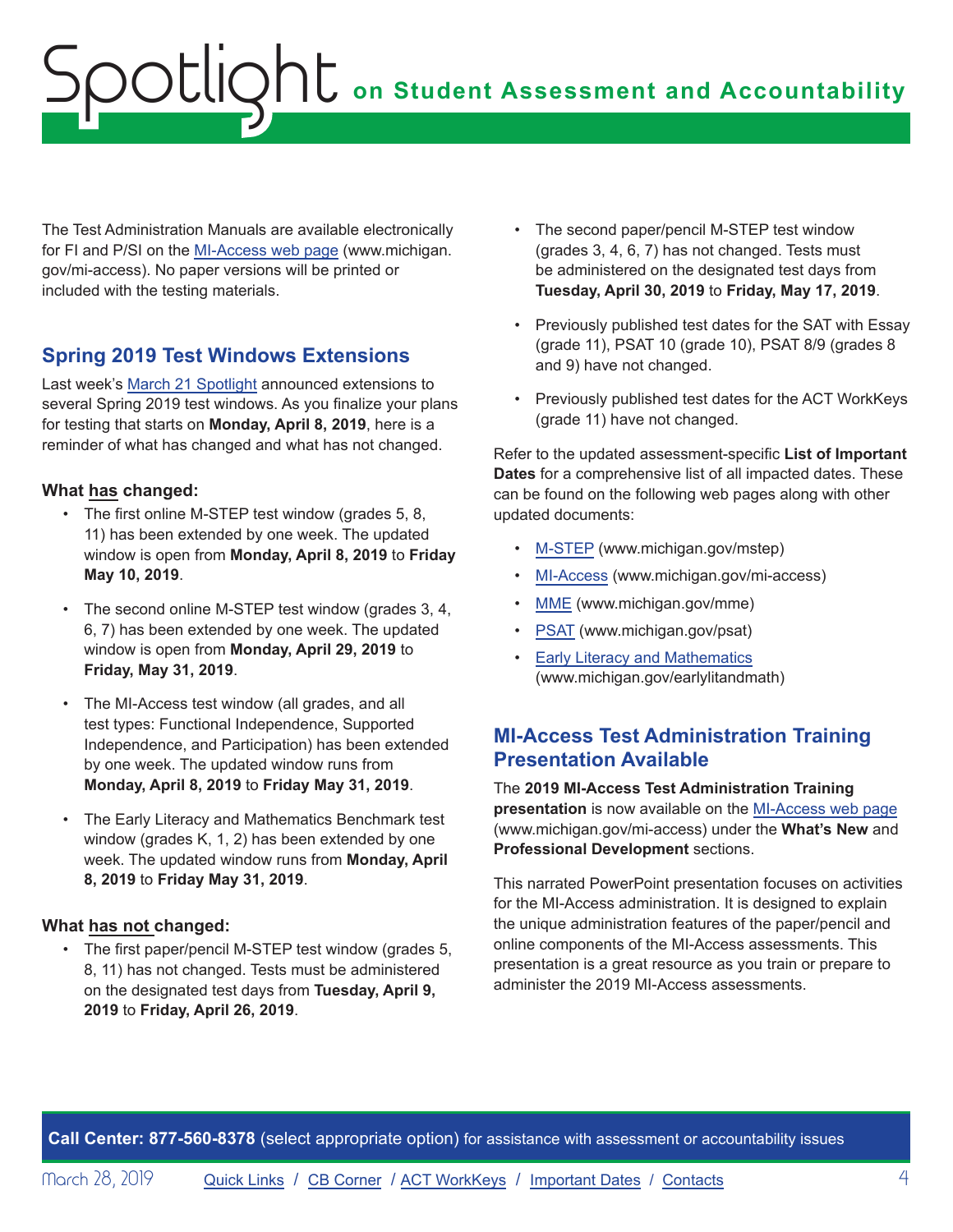## <span id="page-4-0"></span>**Educational Entity Master Updates for Parent Dashboard**

In early April, Educational Entity Master (EEM) data displayed in Parent Dashboard, AER, and Our Schools at a Glance will be refreshed. Make sure the information in EEM is up to date for your school, particularly: lead administrator, contact information, and School Services and Offerings (previously referred to as Points of Pride).

To be reflected in this refresh, all updates must be made by **April 5, 2019**.

# Reminders **Important Reminders**

## **FAME Project Accepting New Coach Applications for 2019-20**

The Formative Assessment for Michigan Educators (FAME) project is entering its 12th year and is now seeking interested educators who would like to lead a local learning team of teachers to explore, implement, and reflect on the formative assessment process in their classrooms. FAME coaches are not expected to be the local expert on the formative assessment process—rather, FAME coaches are learners along with their learning team.

More information on the FAME project and access to the online [2019-20 New FAME Coach application](https://www.surveymonkey.com/r/FAMEnewcoachapp) (www. surveymonkey.com/r/FAMEnewcoachapp) is available on the [MDE Formative Assessment Process](https://www.michigan.gov/mde/0,4615,7-140-22709_55936---,00.html) page (www. michigan.gov/mde/0,4615,7-140-22709\_55936---,00.html) or the FAME [public page](https://famemichigan.org/) (https://famemichigan.org).

The deadline to apply is **Friday, May 3, 2019**. If you have any questions, contact Kimberly Young, MDE/OEAA at [youngk1@michigan.gov](mailto:youngk1%40michigan.gov?subject=) or 517-241-7061.



- A coach provided feedback on the support that was received by their FAME Lead coach, "I appreciated the reflecting conversation we had that helped me plan the next meeting. I will reach out again when that support is needed."
- Did you notice that in addition to Cognitive Coaching, FAME has added a Launching into Learning at Marquette-Alger RESA?
- An important finding in the meta-analysis of Black and Wiliam's, Inside the Black Box, is that "improved formative assessment helps low achievers more than other students and so reduces the range of achievement whole raising achievement overall." (Black & Wiliam, 1998b. p.141).

Click on the icon to access the **Assessment Coordinator Training Guide** or go to any assessment web page and look for the icon.

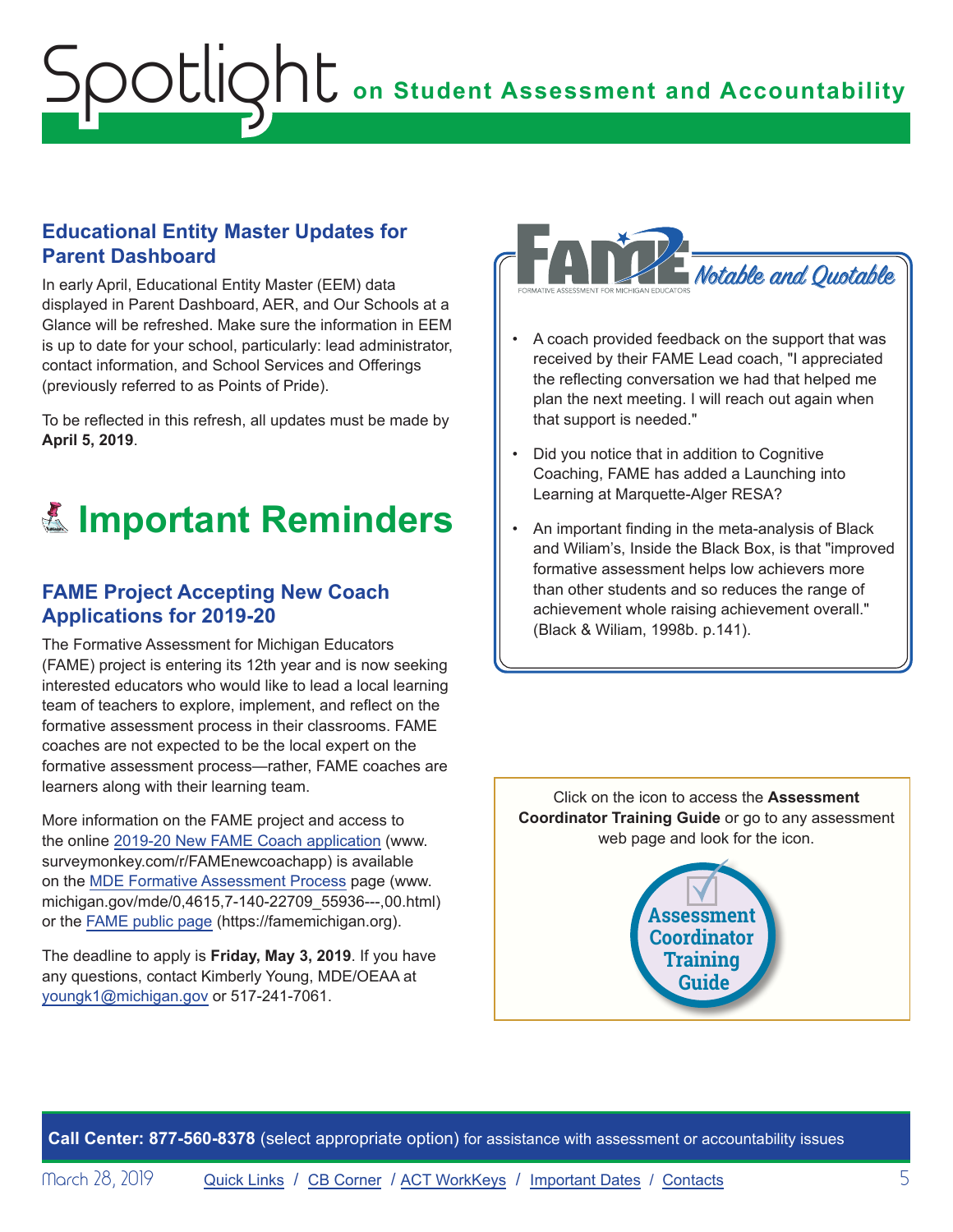# <span id="page-5-1"></span>College Board Corner

<span id="page-5-0"></span>Spotlight

 *Information on SAT*™*, PSAT 8/9*™*, and PSAT10*™ *provided by the College Board*

### **Training**

Complete the required coordinator training if you haven't already done so. Refer to the [February 28 Spotlight](https://www.michigan.gov/documents/mde/Spotlight_2-28-19_647776_7.pdf) (www.michigan.gov/mde-spotlight) for more information on how to access training and and who needs to complete it.

### **Answer Sheets**

Although we recommend bubbling all demographic fields (fields 1-8 on all answer sheets), the student is only required to bubble in their Name, Student ID Number (students will use their UIC), and Date of Birth on their answer sheet.

Students taking the PSAT 8/9 will not complete the optional questionnaire. A preadministration is not necessary for PSAT 8/9 if the school feels the students can bubble the three required demographic fields on test day.

### **Test Books**

Refer to page 11 of the [PSAT 8/9 Coordinator Manual,](https://www.michigan.gov/documents/mde/PSAT_8_9_Coordinator_Manual_644837_7.pdf) page 12 of the PSAT 10 Coordinator Manual, and page 13 of the [SAT Coordinator Manual](https://www.michigan.gov/documents/mde/2019_SAT_Coordinator__643784_7.pdf) for a helpful chart on what color test book the student should use. The manuals can be found on the MDE [PSAT](http://www.michigan.gov/psat) and [MME](www.michigan.gov/mme) web pages.

Any student using a state-allowed accommodation (for any assessment) will use a green test book.

### **Cell Phones**

Cell phones are a prohibited device during testing (unless used for an approved accommodation).

If a student is seen with a cell phone once the proctor gives directions to put phones away in the testing area or during a break, **whether they are using the device or not**, it is a cause for immediate dismissal. The student is not eligible for a makeup.

The best prevention is to encourage students **NOT** to bring a cell phone into the testing room at all. If allowable under school policy, collect cell phones as students enter the testing room.

### **Irregularity Reports**

If something unexpected occurs on test day, refer to the irregularity charts in the appendix of all the manuals to identify the action to take.

If the chart indicates you should fill out an irregularity report, do so immediately with the instructions given in the chart. Be specific in the details you give for quicker resolution of the issue.

### **Coming Soon**

Coordinators will receive two emails on April 8, 2019. One will have information on ordering makeup materials and the other will provide information about the prearranged UPS pickups. More information will be available in the April 4 edition of Spotlight.

### **Questions about Spring PSAT 8/9, PSAT 10, or SAT?**

- call the Michigan Educator Hotline: 866-870-3127 (select Option 1)
- email [michiganadministratorsupport@](mailto:michiganadministratorsupport%40collegeboard.org?subject=) [collegeboard.org](mailto:michiganadministratorsupport%40collegeboard.org?subject=)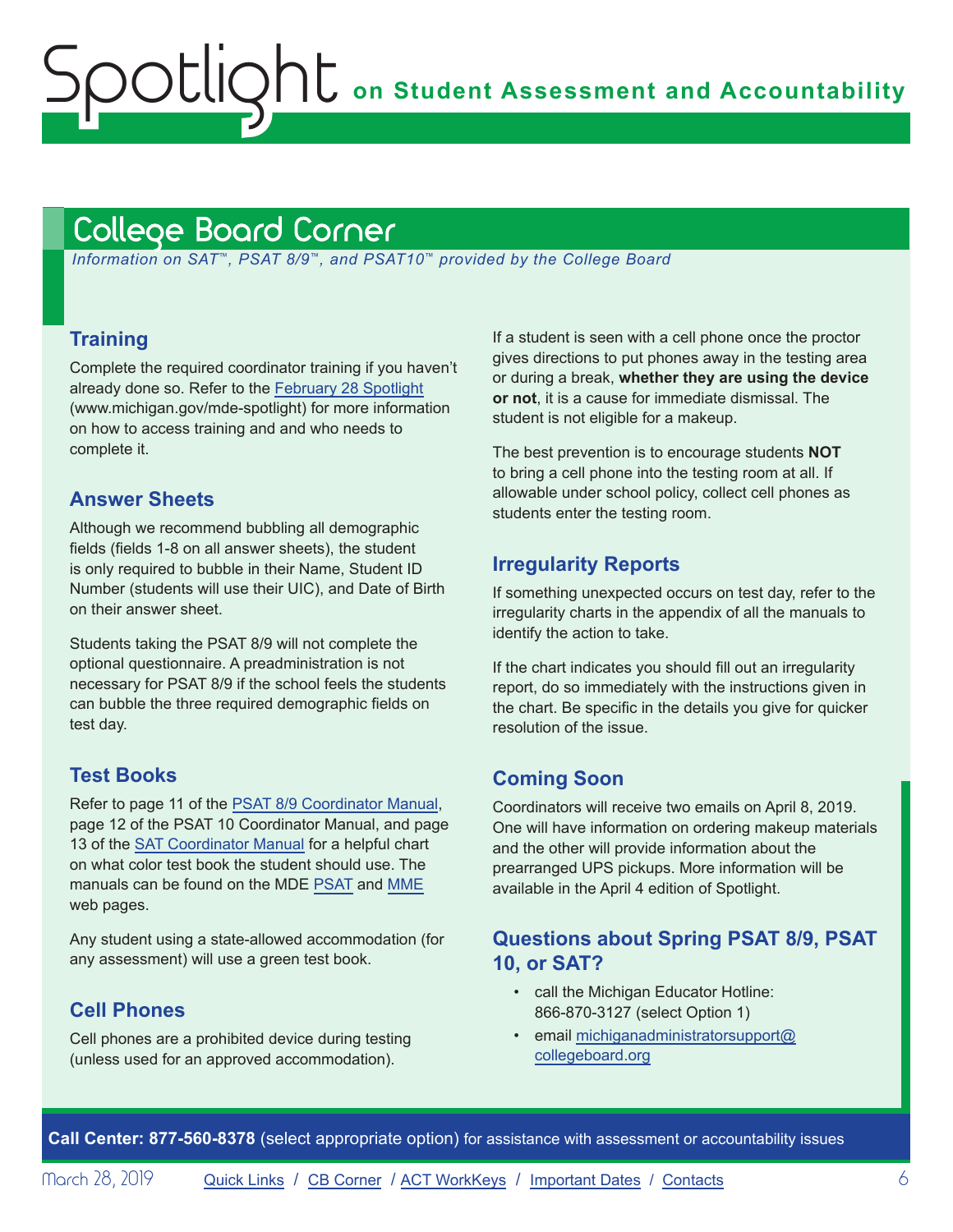<span id="page-6-1"></span><span id="page-6-0"></span>

Information on ACT WorkKeys<sup>®</sup> provided by the ACT<sup>®</sup>.

**This week's focus is on the ACT WorkKeys Test Day Activities.**

### **Briefing Session with School Staff**

Test coordinators must hold a briefing session each test day morning, even with experienced staff. A list of discussion topics is detailed on page 21, and the guidelines for distributing test materials begins on page 27, of the [ACT Test Coordinator Information Manual](https://www.act.org/content/dam/act/secured/documents/pdfs/state-district-test-coordinator-paper-test.pdf), posted on the [ACT state testing website](http://www.act.org/stateanddistrict/michigan) (www.act.org/ stateanddistrict/michigan) on the **WorkKeys on Paper** page in the **Preparation** and/or **Administration** stages.

### **Arrival, Identification, and Seating of Students**

When you are ready to admit students to the testing room, be sure to follow the "Admitting Examinees to the Test Room" instructions that begin on page 21 of the [ACT WorkKeys Administration - Standard Time Paper](http://www.act.org/content/dam/act/secured/documents/pdfs/WK-Admin-SD-Std-Time-Paper-Secured.pdf) and on page 33 of the [ACT WorkKeys Administration](http://www.act.org/content/dam/act/secured/documents/pdfs/WK-Admin-SD-Accoms-Secured.pdf)  [Manual for Accommodations and English Learner](http://www.act.org/content/dam/act/secured/documents/pdfs/WK-Admin-SD-Accoms-Secured.pdf)  [Supports](http://www.act.org/content/dam/act/secured/documents/pdfs/WK-Admin-SD-Accoms-Secured.pdf) manuals, posted on the [ACT state testing](http://www.act.org/stateanddistrict/michigan)  [website](http://www.act.org/stateanddistrict/michigan) (www.act.org/stateanddistrict/michigan) on the **WorkKeys on Paper** page in the **Administration** stage.

## **Reading Verbal Instructions**

To ensure uniform administrations throughout the state, follow the instructions in the administration manuals exactly, and read the directions verbatim. Do not deviate from the text.

To conduct a successful testing session, use the guidelines that begin on page 26 of the [ACT WorkKeys](http://www.act.org/content/dam/act/secured/documents/pdfs/WK-Admin-SD-Std-Time-Paper-Secured.pdf)  [Administration - Standard Time Paper](http://www.act.org/content/dam/act/secured/documents/pdfs/WK-Admin-SD-Std-Time-Paper-Secured.pdf) or on page 38 of the [ACT WorkKeys Administration Manual for](http://www.act.org/content/dam/act/secured/documents/pdfs/WK-Admin-SD-Accoms-Secured.pdf)  [Accommodations and English Learner Supports](http://www.act.org/content/dam/act/secured/documents/pdfs/WK-Admin-SD-Accoms-Secured.pdf) manuals.

If students are completing the demographic portion of the answer document as part of the test session, follow the instructions that begin on page 38 of the [ACT](http://www.act.org/content/dam/act/secured/documents/pdfs/WK-Admin-SD-Std-Time-Paper-Secured.pdf)  [WorkKeys Administration - Standard Time Paper](http://www.act.org/content/dam/act/secured/documents/pdfs/WK-Admin-SD-Std-Time-Paper-Secured.pdf) or page 50 of the [ACT WorkKeys Administration Manual](http://www.act.org/content/dam/act/secured/documents/pdfs/WK-Admin-SD-Accoms-Secured.pdf)  [for Accommodations and English Learner Supports.](http://www.act.org/content/dam/act/secured/documents/pdfs/WK-Admin-SD-Accoms-Secured.pdf) An additional 15-30 minutes may be needed for completing the demographic information.

If students previously completed the demographic portion of the answer document in a pre-test session, follow the instructions that begin on page 41 of the [ACT](http://www.act.org/content/dam/act/secured/documents/pdfs/WK-Admin-SD-Std-Time-Paper-Secured.pdf)  [WorkKeys Administration - Standard Time Paper](http://www.act.org/content/dam/act/secured/documents/pdfs/WK-Admin-SD-Std-Time-Paper-Secured.pdf) or page 53 of the [ACT WorkKeys Administration Manual for](http://www.act.org/content/dam/act/secured/documents/pdfs/WK-Admin-SD-Accoms-Secured.pdf)  [Accommodations and English Learner Supports.](http://www.act.org/content/dam/act/secured/documents/pdfs/WK-Admin-SD-Accoms-Secured.pdf)

## **Distribute Secure Test Materials to Students**

At the designated time during the verbal instructions, individually hand each student a test booklet. Do not pass them back or across aisles. **Keep an exact count of the number of test booklets distributed.** Be sure to write the test booklet number for each student on the Seating Diagram (page 2 of the Test Administration Forms folder).

# **Administer All Three Tests in Order**

The tests **must** be administered in order—Workplace Documents, Applied Math, and Graphic Literacy— to all students in all rooms. If this order is altered, the answer documents will not be scored.

Be sure to record the timing of each test on page 3 of the Test Administration Forms folder. You may post the start and stop times on the board at the start of each test.

*(Continued on next page)*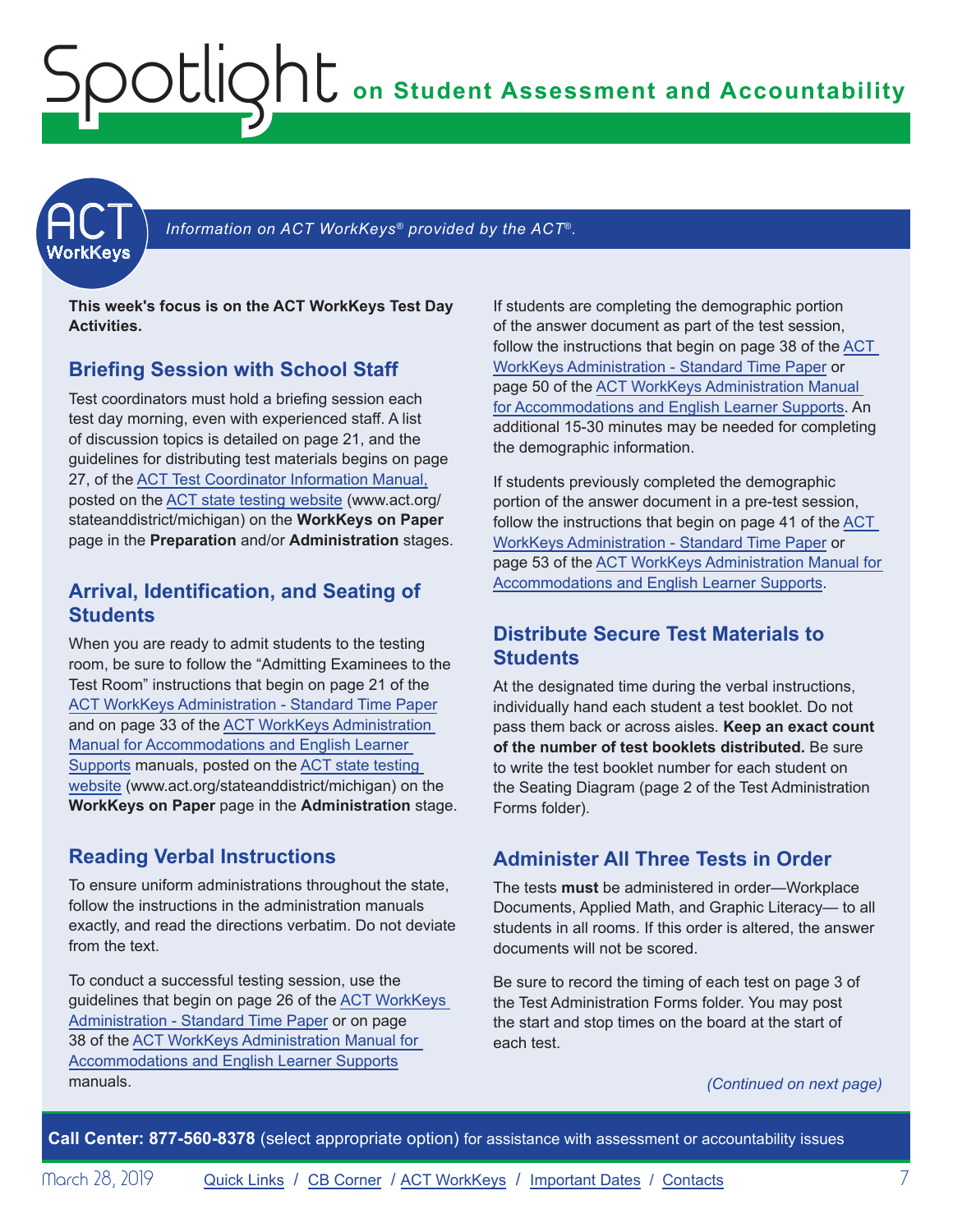Be sure to enter the applicable Administration Code for each student testing with accommodations on page 3 of the Accommodations Test Administration Forms folder.

During the tests and the break, continuously monitor students for irregularities and prohibited behavior. Irregularity policies and procedures begin on page 31 of the [ACT WorkKeys Administration - Standard](http://www.act.org/content/dam/act/secured/documents/pdfs/WK-Admin-SD-Std-Time-Paper-Secured.pdf)  [Time Paper](http://www.act.org/content/dam/act/secured/documents/pdfs/WK-Admin-SD-Std-Time-Paper-Secured.pdf) and on page 43 of the [ACT WorkKeys](http://www.act.org/content/dam/act/secured/documents/pdfs/WK-Admin-SD-Accoms-Secured.pdf)  [Administration Manual for Accommodations and English](http://www.act.org/content/dam/act/secured/documents/pdfs/WK-Admin-SD-Accoms-Secured.pdf)  [Learner Supports](http://www.act.org/content/dam/act/secured/documents/pdfs/WK-Admin-SD-Accoms-Secured.pdf) manuals.

For standard-time students, the full 55 minutes must be allowed for each test even when it appears that all students have finished early. Encourage students to review their work on the current test (only) in the remaining time. Students testing with Spanish materials must be allowed 70 minutes.

Students testing with extended time (Time-and-a-Half, Double-Time, Three Hours) may begin the next test if all students in the room complete a test before time is called. Be sure to record the actual stop time on the Timing Report.

There must be a full 15-minute break between Applied Math and Graphic Literacy for all students. The guidelines for this break begin on page 28 of the [ACT](http://www.act.org/content/dam/act/secured/documents/pdfs/WK-Admin-SD-Std-Time-Paper-Secured.pdf)  [WorkKeys Administration - Standard Time Paper](http://www.act.org/content/dam/act/secured/documents/pdfs/WK-Admin-SD-Std-Time-Paper-Secured.pdf) and on page 41 of the [ACT WorkKeys Administration Manual](http://www.act.org/content/dam/act/secured/documents/pdfs/WK-Admin-SD-Accoms-Secured.pdf)  [for Accommodations and English Learner Supports](http://www.act.org/content/dam/act/secured/documents/pdfs/WK-Admin-SD-Accoms-Secured.pdf) manuals.

## **Collect/Verify Test Materials**

After testing is completed and while students remain in their seats, follow the directions that begin on page 52 of the [ACT WorkKeys Administration - Standard Time](http://www.act.org/content/dam/act/secured/documents/pdfs/WK-Admin-SD-Std-Time-Paper-Secured.pdf)  [Paper](http://www.act.org/content/dam/act/secured/documents/pdfs/WK-Admin-SD-Std-Time-Paper-Secured.pdf) to collect and verify answer documents and test booklets. These same directions are also listed at the end of each timing section within the [ACT WorkKeys](http://www.act.org/content/dam/act/secured/documents/pdfs/WK-Admin-SD-Accoms-Secured.pdf)  [Administration Manual for Accommodations and English](http://www.act.org/content/dam/act/secured/documents/pdfs/WK-Admin-SD-Accoms-Secured.pdf)  [Learner Supports](http://www.act.org/content/dam/act/secured/documents/pdfs/WK-Admin-SD-Accoms-Secured.pdf) manual.

Complete the Test Room Report on page 1 of the Test Administration Forms. The number of used and unused test booklets must equal the number you received for your room. Room supervisors must personally return all testing materials to the test coordinator after testing. Students may not assist with the transportation of any test materials.

## **Question & Answer Webinars**

The recordings of the ACT-hosted Question and Answer webinars held on February 5 and March 19, 2019 are available for on-demand viewing at the registration links posted on the [ACT state testing website](http://www.act.org/stateanddistrict/michigan) (www.act.org/ stateanddistrict/michigan) on the **WorkKeys on Paper**  page, in the **Preparation** stage under **Train Your Staff**. PDF versions of the PowerPoint presentations are also available.

For all upcoming events and deadlines, be sure to reference the following documents:

- [ACT WorkKeys Schedule of Events](http://www.act.org/content/dam/act/unsecured/documents/ScheduleofEventsWorkKeys-MI.pdf), posted on the [ACT state testing website](http://www.act.org/stateanddistrict/michigan) (http://www.act.org/ stateanddistrict/michigan) on the **WorkKeys on Paper** page.
- [MME and PSAT List of Important Dates,](https://www.michigan.gov/documents/mde/MME_List_of_Important_Dates_634790_7.pdf) found on the [MME web page](www.michigan.gov/mme) (www.michigan.gov/mme) under **General information**.

# **Contacting ACT**

If you have questions, you may:

- 1. contact ACT via the [Contact Us web page](http://www.act.org/aap/state/contact.html) ([www.act.org/aap/state/contact.html\)](www.act.org/aap/state/contact.html)
- 2. call ACT at 800-553-6244, 9:30 AM 6:00 PM ET
	- standard time: ext. 2800
	- accommodations: ext. 1788
- 3. email accommodations questions to [ACTStateAccoms@act.org](mailto:ACTStateAccoms%40act.org?subject=)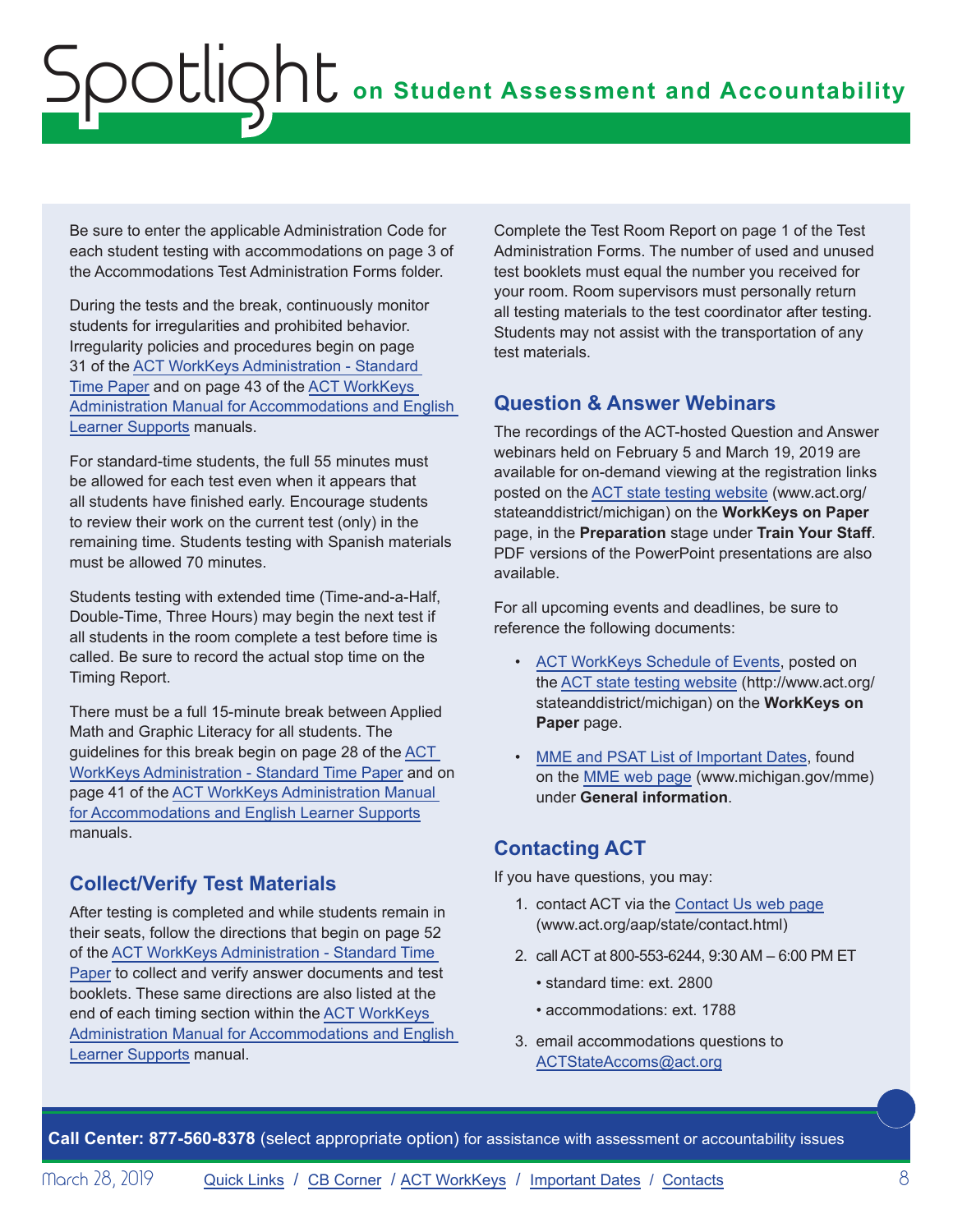# <span id="page-8-1"></span><span id="page-8-0"></span>**Important Dates**

# **Approaching Deadlines!**

### **Friday, March 29, 2019:**

• **DEADLINE** for UPS pickup of ALL **WIDA ACCESS** secure test materials for return to DRC



### **Friday, April 5, 2019:**

**• DEADLINE** for **Educational Entity Master (EEM)** updates for Parent Dashboard, AER, and Our Schools at a Glance.

# **March/April 2019**

# **Early Literacy and Mathematics, M-STEP, and MI-Access**

### **Now – May 30, 2019:**

• Off-Site Test Administration request window for individual students, such as homebound or students expelled with services, for **M-STEP, MI-Access,**  and **Early Literacy and Mathematics Benchmark Assessments**

### **April 2 – 23, 2019 at noon**

• **M-STEP (grades 5, 8, and 11)** Additional Materials Order window for standard and accommodated materials

### **April 23 – May 14, 2019 at noon**

• **M-STEP (grades 3, 4, 6, and 7)** Additional Materials Order window for standard and accommodated materials

### **April 2 – May 28, 2019 at noon**

• **MI-Access** Additional Materials Order window for standard and accommodated materials

### **April 8 – May 10, 2019**

• **M-STEP** Online Testing Window – grades 5, 8, and 11

### **April 29 – May 31, 2019**

• **M-STEP** Online Testing Window – grades 3, 4, 6, and 7

### **April 8 – May 24, 2019**

• **Early Literacy and Mathematics Benchmark Assessments (K-2)** Testing Window

### **April 8 – May 31, 2019**

• **MI-Access** Testing Window – all grades

## **ACT WorkKeys**

### **April 10, 2019:**

• Administer **ACT WorkKeys** Standard Time tests

### **April 10 – 23, 2019:**

• Administer **ACT WorkKeys** Accommodations tests

### **April 10 – 11, 2019:**

• Order **ACT WorkKeys** test materials for the makeup test on April 24, 2019

### **April 11, 2019:**

• Return **ACT WorkKeys** Standard Time tests to ACT

### **Now – April 19, 2019:**

• Off-Site Test Administration request window for individual students, such as homebound or students expelled with services, for **ACT WorkKeys**

### *(Continued on next page)*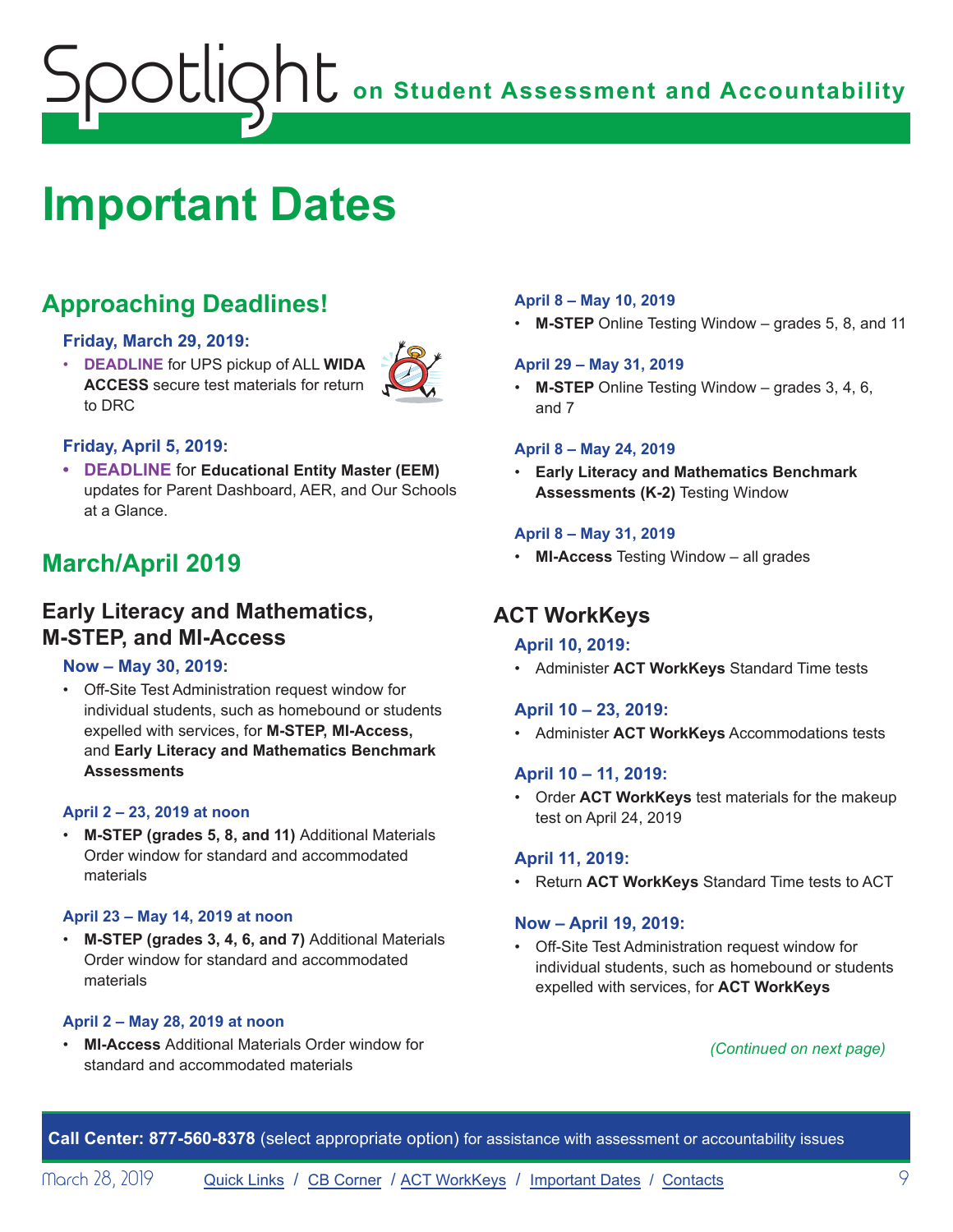### **April 24, 2019:**

• Return **ACT WorkKeys** Accommodations tests to ACT

## **SAT and PSAT**

### **April 9, 2019:**

• **SAT with Essay** Initial Test Day

### **April 9 – 11, 2019:**

• **PSAT 8/9 for grade 9** and **PSAT 10** Initial Test Days

### **April 9 – 23, 2019:**

• **SAT** and **PSAT** Accommodated Testing window

### **April 10 – 16, 2019:**

• **PSAT 8/9** and **PSAT 10** first Makeup window

### **April 11, 2019:**

• Deadline for coordinators to respond to makeup ordering survey for **SAT with Essay**, **PSAT 10**, and **PSAT 8/9**

### **April 23, 2019:**

• **SAT with Essay** Makeup Test Day

### **April 23 – 24, 2019:**

• **PSAT 8/9** and **PSAT 10** second Makeup window

## **WIDA**

### **April 17, 2019, from 12:00 – 1:00 PM:**

• **Interpreting Score Reports Webinar** to help educators better understand the **WIDA ACCESS for ELLs** assessment reports – use this webinar link to attend (no registration needed)